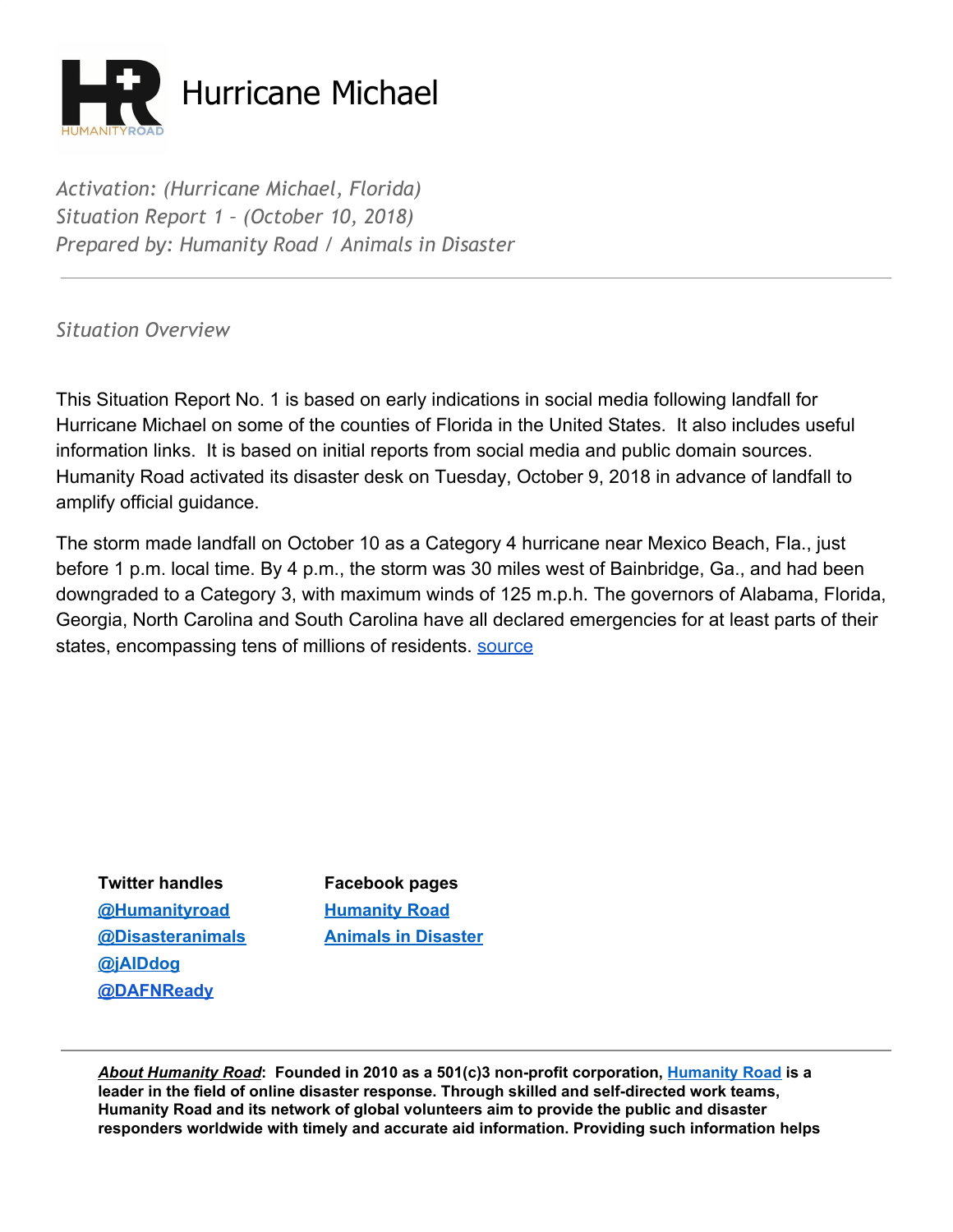#### **individuals survive, sustain, and reunite with loved ones. For more information, please visit [www.humanityroad.org](http://www.humanityroad.org/).**

| <b>Table of Contents</b>                             |                     |
|------------------------------------------------------|---------------------|
| <b>Emergency Phone Numbers and Help Lines</b>        | 3                   |
| <b>Reunification Sites and Numbers</b>               | 4                   |
| <b>Situation Reports and Maps</b>                    | $\boldsymbol{4}$    |
| <b>National and Statewide Accounts</b>               | 4                   |
| <b>Shelters and Evacuation Centers</b>               | 6                   |
| <b>Communications Sector</b><br><b>Amateur Radio</b> | 6<br>$\overline{7}$ |
| <b>Health / Medical Sector</b>                       | $\overline{7}$      |
| <b>Special Needs / Vulnerable Populations</b>        | 7                   |
| <b>Airports</b>                                      | 8                   |
| <b>Ports</b>                                         | 8                   |
| <b>Roads</b>                                         | 8                   |
| <b>Railways</b>                                      | 9                   |
| <b>Power and Fuel</b>                                | 9                   |
| <b>Water Systems</b>                                 | 10                  |
| <b>Animals in Disaster</b>                           | 10                  |
| <b>Pictures and Videos</b>                           | 10                  |
| <b>Hashtags and Twitter Lists</b>                    | 10                  |
| <b>Volunteers Reporting</b>                          | 10                  |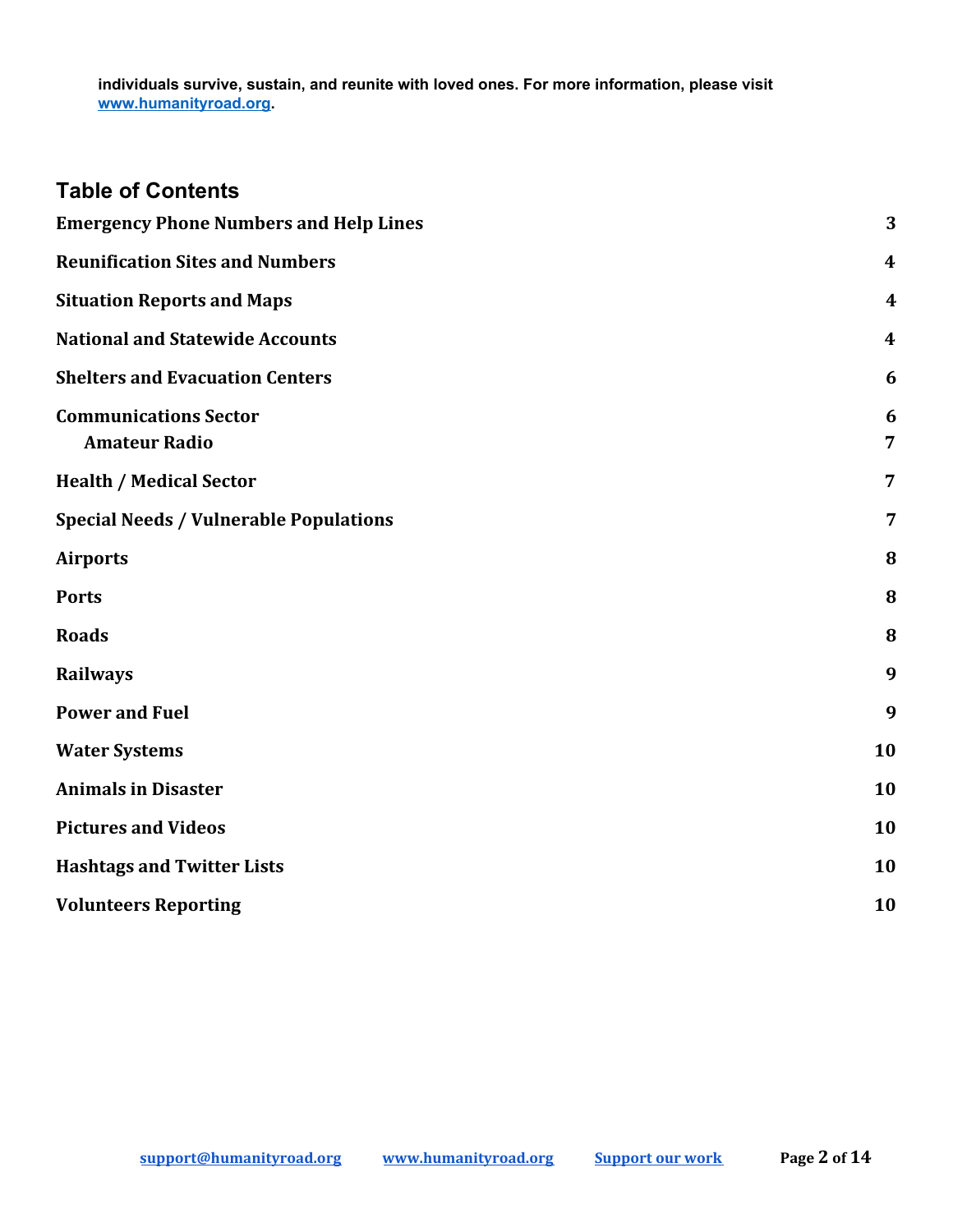# **Significant Updates (most recent first)**

- Bay County, FL
	- Mexico Beach, FL 1:54pm: Hurricane makes landfall near Mexico Beach, FL [source](https://twitter.com/NHC_Atlantic/status/1050078015651241986)
	- Bay County Emergency Services: Due to current weather conditions emergency services are now unable to respond to calls. First responders are ready and willing to help as soon as weather and road conditions permit. [source](https://www.facebook.com/BayCountyFLEmergencyServices/posts/2336799006391080)
- Facebook has activated it's Safety Check in [source](https://www.facebook.com/crisisresponse/panama-city-florida-hurricane-oct10-2018/about/?source=search)
- Facebook Disaster Maps [Humanity Road Special Facebook Mapping Report](https://docs.google.com/document/d/1HD0bACyFTN_c7Qn5dcl6Hn38d_zeE7ncoRSNZmfOlJM/edit#heading=h.nkhqf8lucal5)
- Search and Rescue
	- Via Governor Scott: As soon as Michael passes, we have a massive wave of response and support coming down and around the Panhandle, including more than 1,000 search and rescue personnel and 3,500 @FLGuard troops. [source](https://twitter.com/FLGovScott/status/1050036860649648130)
	- Louisiana state Fire Marshal Butch Browning released a crew of 90 members of the type 2 Urban Search and Rescue (USAR) team with light search and rescue equipment to help once the Category 4 storm makes landfall. "The equipment will allow them to open doors, breach walls and handle minor collapses," he said. [source](https://www.livingstonparishnews.com/news/louisiana-state-fire-marshal-sends-usar-team-to-assist-florida/article_16a2c658-cc8f-11e8-84f2-abaed21df04e.html?utm_medium=social&utm_source=twitter&utm_campaign=user-share)
	- Via Governor Bryant : The MS Office of Homeland Security has sent two search & rescue teams to FL to assist with potential emergency efforts w/ Hurricane Michael. In total, 42 personnel to serve as two swift-water rescue teams. The photos are from their training sessions to prepare for such events. [source](https://twitter.com/PhilBryantMS/status/1049778400745926657)
	- Via Kissimmee Fire Department reports that AST-501 has been given assignment. They will be leaving at midnight for Panama City and will be attached with USAR Task Force 1, 2 & 6 [source](https://twitter.com/KissimmeeFire/status/1050084166094790656)
- Health and Hospital
	- Pensacola Naval Hospital Pensacola and all Branch Clinics with the exception of Naval Branch Health Clinic Panama City will return to normal operations on Thursday, Oct. 11. Please be safe while traveling and reschedule any appointment if needed **[source](https://twitter.com/NAVHOSPPCOLA/status/1050116590430248961)**
	- Apalachicola Due to hurricane michael, Weems Medical Center east and west will be closed tuesday, october 9, 2018 and wednesday, october 10, 2018. the clinics will reopen as soon possible, but closures will be determined on a day to day basis. [source](http://www.weemsmemorial.com/)
	- Panama City Bay Medical Center Panama City Bay County, Patients and staff are safe. We are currently assessing damage to our hospital. There is significant debris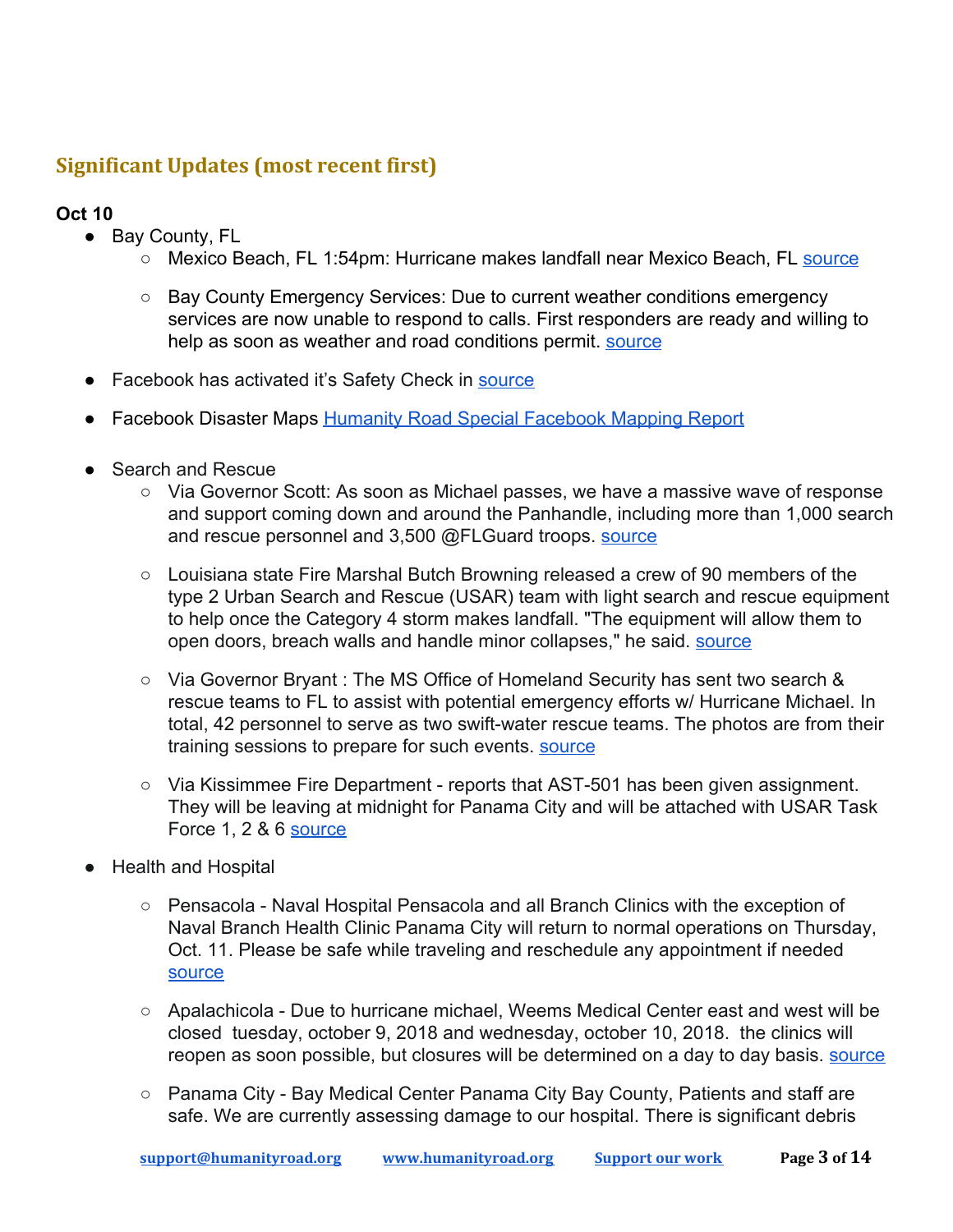surrounding our hospital. Our hospital is currently running off of generators and we have enough fuel to power our hospital for several days. [Source](https://twitter.com/baymedicalctr/status/1050125335528914944)

- Tallahassee Capital Regional Medical Center Leon County, The hospital will have "Limited Access" starting 9am Wednesday morning, October 10th. The front entrance to the hospital will be locked due to storm winds and rain. The Emergency Department entrance will be the only access to the hospital. [Source](https://capitalregionalmedicalcenter.com/health-info/hurricane-preparedness/)
- Monticello Physician Partners Monticello Tallahassee Memorial Jefferson County. We've been diligently caring for our patients and community. Our emergency centers and urgent care centers will remain open until further notice. [Source](https://twitter.com/TMHFORLIFE/status/1049714617826648067)
- **Food and Water** 
	- **○** We are prepared to deploy 1 million gallons of water, 1.5 million Meals Ready-to-Eat and 400,000 pounds of ice to help our families being impacted by the storm. [source](https://twitter.com/FLGovScott/status/1050112839350984710)
- **Power and Fuel** 
	- $\circ$  3:37pm Nearly 200,000 people are without power in the area, according to information gathered from outage maps from multiple power companies. [source](https://www.mypanhandle.com/news/hurricane-michael-power-outages-near-200-000/1513435023)
	- 10:52am in Florida percent gas stations without gas [source](https://t.co/XXBOgtOFIs)
		- Mobile-Pensacola (FortWalton) 34.87%
		- Panama City 33.20%
		- Tallahassee-Thomasville 21.99%

### Oct 9

- Communications
	- FCC: The Federal Communications Commission (FCC) is available to address emergency communications needs 24 hours a day, including throughout the weekend, especially relating to the effects of Hurricane Michael. The FCC reminds emergency communications providers, including broadcasters, cable service providers, wireless and wireline service providers, satellite service providers, emergency response managers, first responders, and others needing assistance to initiate, resume, or maintain communications operations to contact the FCC Operations Center for assistance at 202-418-1122 or by e-mail at [FCCOperationCenter@fcc.gov](mailto:FCCOperationCenter@fcc.gov) [source](https://www.fcc.gov/document/fcc-assistance-hurricane-michael-emergencies-available-247)
	- FCC: FCC has requested that communications providers report network outage information. Reports are requested beginning at 10:00 a.m. on October 10, 2018, and every day after that by 10:00 a.m. until DIRS is deactivated. [source](https://www.fcc.gov/document/fcc-activates-disaster-information-reporting-hurricane-michael)
	- Comcast: More than 8,000 Xfinity hotspots are being opened throughout the Panhandle, including in Tallahassee, Panama City, Dothan and the surrounding areas. [source](https://www.tallahassee.com/story/news/2018/10/09/xfinity-opens-wifi-hotspots-non-customers-ahead-hurricane-michael/1578795002/)

Locations of Interest: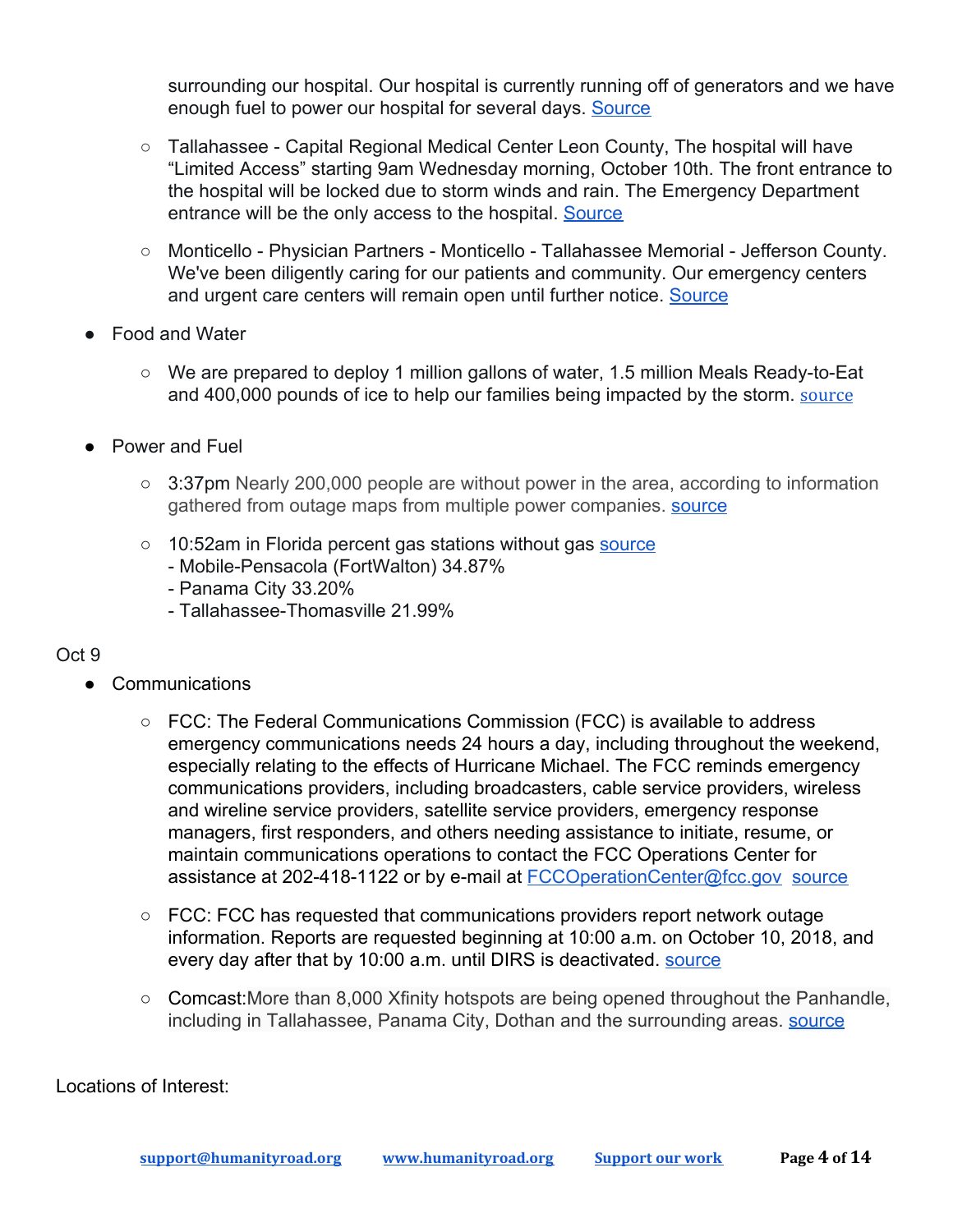- Bay County
	- Bayou George, Callaway, Cedar Grove, Cedar Grove, Fountain, Laguna Beach, Lower Grand Lagoon, Lynn Haven, Mexico Beach, Millville, Panama City, Panama City Beach, Parker, Pretty Bayou, Sand Hills (Florida), Santa Monica, Southport, Springfield, Sunnyside, Tyndall AFB, Upper Grand Lagoon, Vicksburg, Youngstown,
- Leon County
	- Baum, Black Creek, Bloxham[27], Bradfordville, Capitola, Centerville, Chaires, Chaires Crossroads, Felkel, Fort Braden, Gardner, Iamonia, Ivan, Lafayette, Lutterloh, Meridian, Miccosukee, Ochlockonee, Rose, Wadesboro, Tallahassee, Woodville,
- Jefferson County
	- Aucilla, Lamont, Lloyd, Wacissa, Waukeenah, Alma, Ashville, Capps, Casa Blanco, Cody, Dills, Drifton, Fanlew, Festus, Fincher, Jarrott, Limestone, Lois, Montivilla, Nash, Thomas City, Monticello,
- Taylor County
	- Athena, Bucell Junction, Clara, Dekle Beach, Eridu, Fenholloway, Fish Creek, Foley, Hampton Springs, Iddo, Keaton Beach, Lake Bird, Pinland, Salem, Shady Grove, Tennille, Perry, Steinhatchee,
- Franklin County
	- Apalachicola, Carrabelle, Eastpoint, St. George Island, Alligator Point, Bald Point, Lanark Village, St. Teresa,
- Wakulla County
	- Arran, Buckhorn, Curtis Mills, Hyde Park, Ivan, Medart, Port Leon, Newport, Sanborn, Shadeville, Shell Point, Smith Creek, Spring Creek, Wakulla, Wakulla Beach, Sopchoppy, St. Marks, Crawfordville, Panacea, Dixie County, Clara , Eugene, Hines, Jena, Jonesboro, Old Town, Shamrock, Shired Island, Suwannee, Yellow Jacket, Cross City, Horseshoe Beach,

## <span id="page-4-0"></span>**Emergency Phone Numbers and Help Lines**

### **Emergencies and Rescue**

- Life threatening emergencies dial 911
- Mariners in need of emergency assistance in South Florida please contact #305-953-4617

### **Help Lines (non life threatening)**

- Information, shelters, assistance:
	- call 211 or
	- Visit website <http://www.211.org/> or
	- Text zipcode to 898211 or
	- chat online <http://www.hfuw.org/2-1-1-information-assistance-helpline/>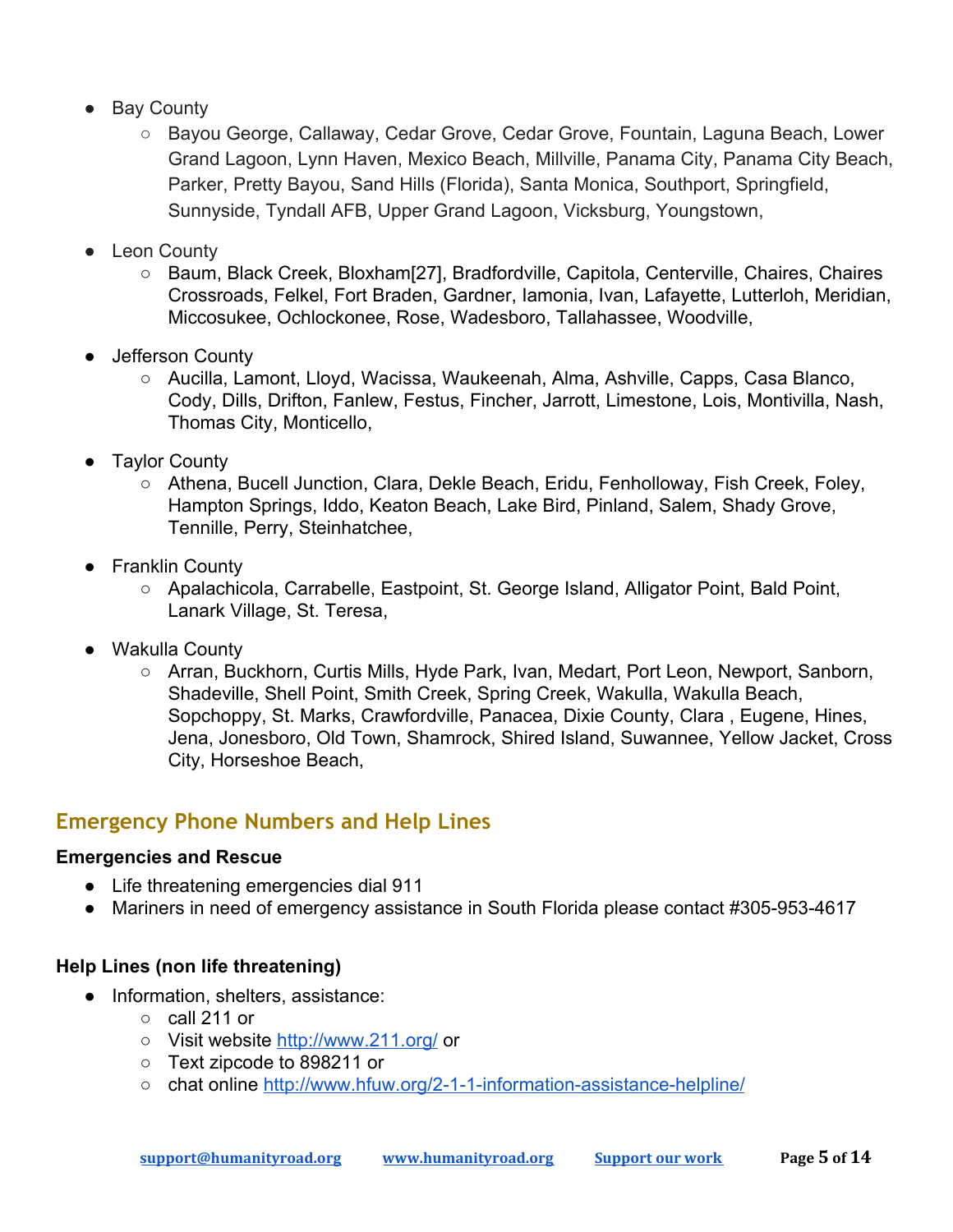## <span id="page-5-0"></span>**Reunification Sites and Numbers**

- Red Cross Safe and Well: <https://safeandwell.communityos.org/cms/index.php>
- Red Cross Hurricane App (helps you tell others you are safe) download app: <http://www.redcross.org/get-help/how-to-prepare-for-emergencies/mobile-apps>

## <span id="page-5-1"></span>**Situation Reports and Maps**

### **Situation Reports**

- Healthcare Ready situation reports <https://www.healthcareready.org/michael>
- Find Open Pharmacies Rx Open <https://www.healthcareready.org/rxopen>

### **Maps**

- Facebook Disaster Maps [Humanity Road Special Facebook Mapping Report](https://docs.google.com/document/d/1HD0bACyFTN_c7Qn5dcl6Hn38d_zeE7ncoRSNZmfOlJM/edit#heading=h.nkhqf8lucal5)
- NAPSG Resources <https://www.napsgfoundation.org/2018-hurricane-resources/>
- NAPSG Story Map [https://www.arcgis.com/apps/MapSeries](https://www.arcgis.com/apps/MapSeries/index.html?appid=61952ebf539f4bf1941a9e24e0bc277b)
- Gulf Power Outage Map <https://outagemap.gulfpower.com/external/default.html>
- Florida Disaster Maps <https://floridadisaster.maps.arcgis.com/home/index.html>
- Florida 511 Maps <https://fl511.com/>
- Google Crisis Map Hurricane Michael <https://google.org/crisismap/2018-michael>
- Windy. TV Map <https://www.windy.com/?30.212,-84.617,7>

## <span id="page-5-2"></span>**National and Statewide Accounts**

### National Links

### FEMA

- Website<https://www.fema.gov/>
- Twitter<https://twitter.com/fema>
- Facebook<https://www.facebook.com/FEMA/>

### FEMA Region 4

- Website<https://www.fema.gov/region-iv-al-fl-ga-ky-ms-nc-sc-tn>
- Twitter<https://twitter.com/femaregion4>

### NOAA NWS National Hurricane Center

- Website<http://www.nhc.noaa.gov/>
- Twitter<https://twitter.com/NWSNHC>
- Faceboo[khttps://www.facebook.com/NWSNHC/](https://www.facebook.com/NWSNHC/)

### National Weather Service (NWS)

● Website<https://www.weather.gov/>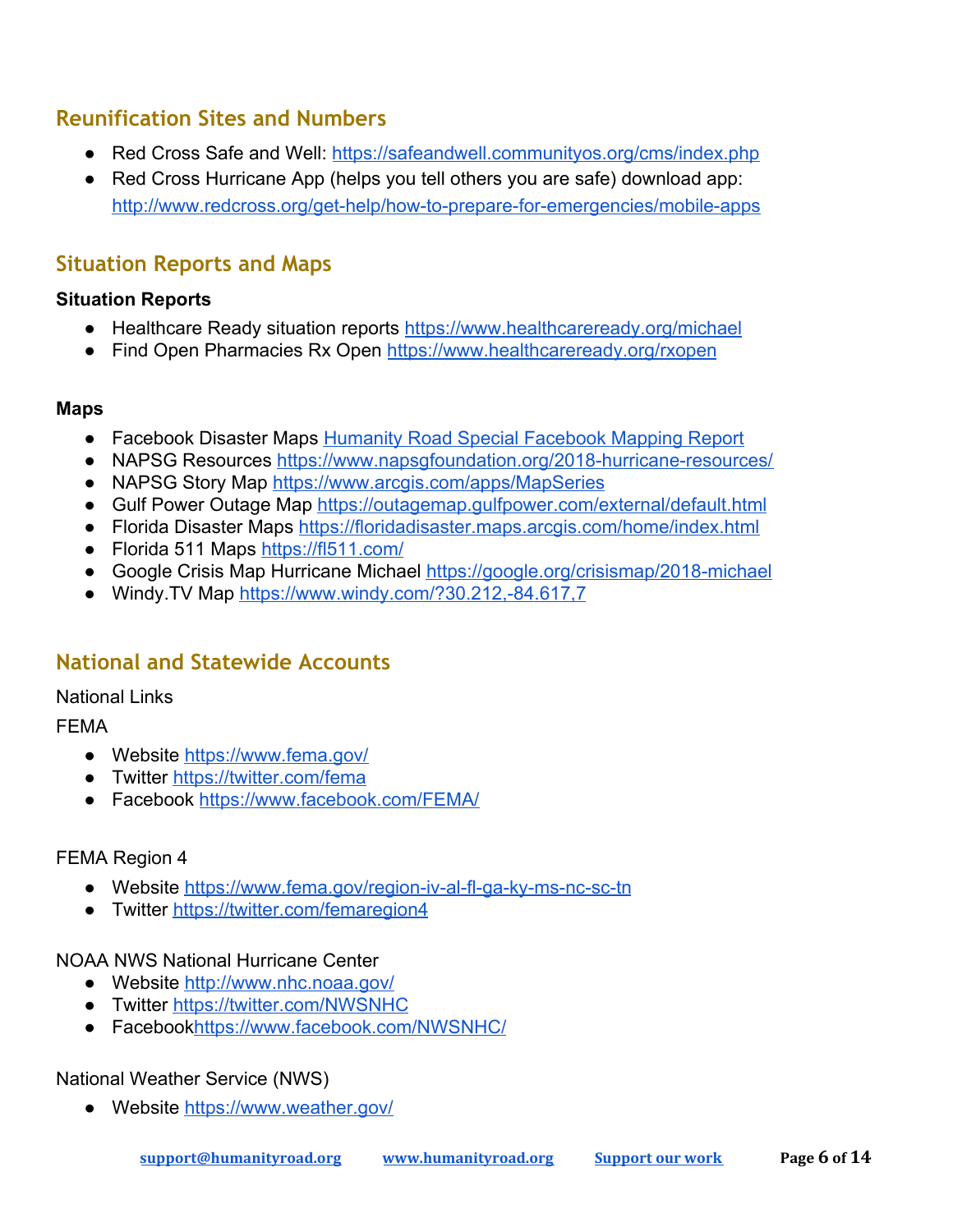- Twitter<https://twitter.com/nws>
- Facebook<https://www.facebook.com/nws>

### US Coast Guard

- Website<https://www.uscg.mil/>
- Twitter<https://twitter.com/USCG>
- Facebook [https://www.facebook.com/UScoastguard/](https://www.facebook.com/UScoastguard/?ref=br_rs)

### US National Guard

- Website<https://www.nationalguard.com/>
- Twitter<https://twitter.com/nationalguard>
- Facebook<https://www.facebook.com/nationalguard/>

Department of Health and Human Services (HHS)

- Website<https://www.hhs.gov/>
- Twitter<https://twitter.com/hhsgov>
- Facebook<https://www.facebook.com/HHS>

### American Red Cross

- Website<http://www.redcross.org/>
- Twitter<http://www.twitter.com/redcross>
- Facebook<https://www.facebook.com/redcross>

### Distress Line

- Website<https://www.samhsa.gov/find-help/disaster-distress-helpline>
- Twitter<https://twitter.com/distressline>
- Facebook<https://www.facebook.com/samhsa>

### Humanity Road

- Website: [https://humanityroad.org](https://humanityroad.org/)
- Twitter: <https://twitter.com/humanityroad>
- Facebook<https://www.facebook.com/humanityroad>

### ITDRC

- Website [https://itdrc.org](https://itdrc.org/)
- Twitter: <https://twitter.com/itdrc>
- Facebook<https://www.facebook.com/itdrc>

### USA Childcare Aware

- Website [https://usa.childcareaware.org](https://usa.childcareaware.org/)
- Twitter<https://twitter.com/childcareaware>
- Facebook<https://www.facebook.com/ChildCareAware/>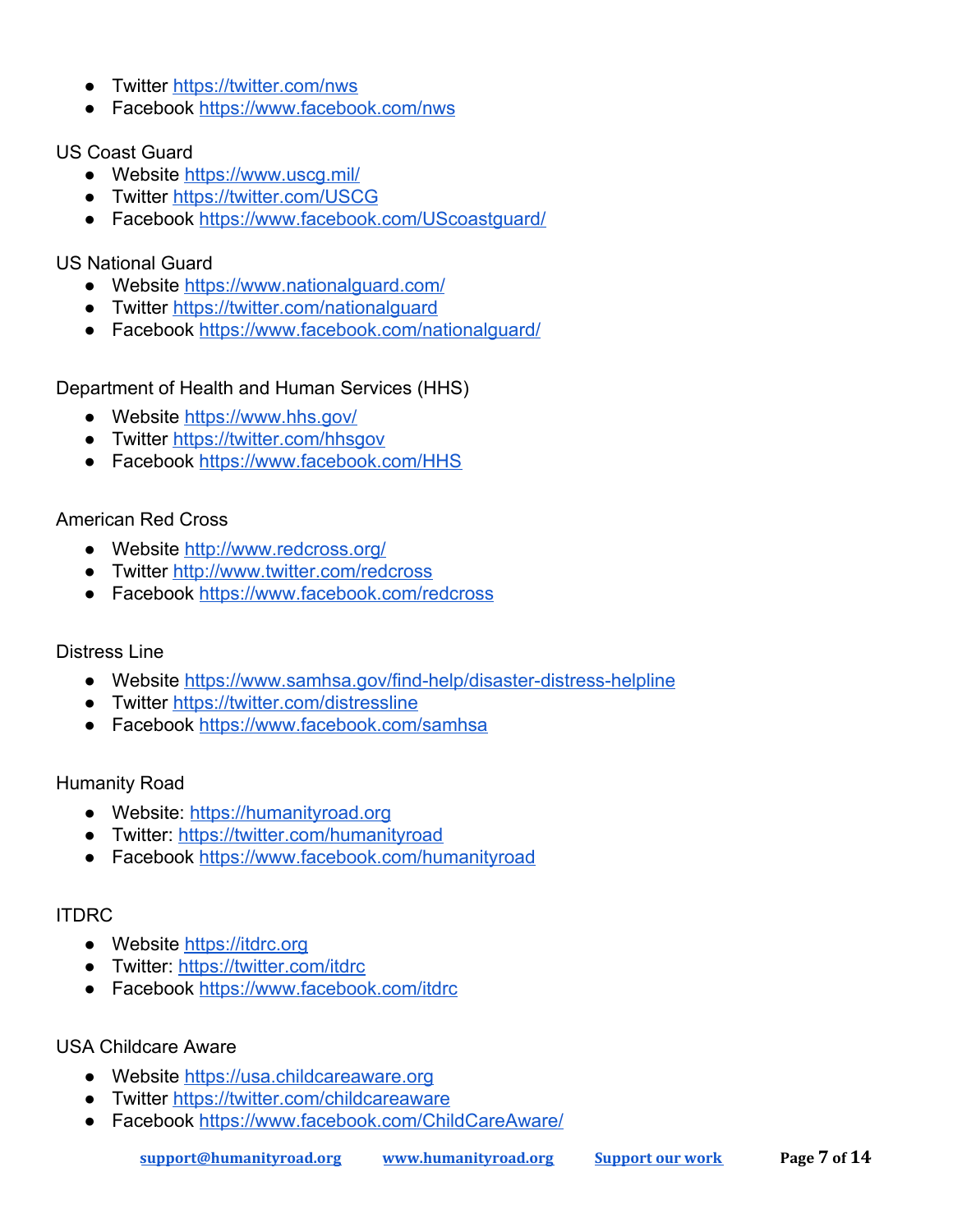### State Links

### Governors Office

- Website<https://www.flgov.com/>
- Twitter<https://twitter.com/FLGovScott>
- ●

Florida Division of Emergency Management

- Website <http://www.floridadisaster.org/index.asp>
- Twitter <https://twitter.com/flsert>
- Facebook<https://www.facebook.com/FloridaSERT/>
- County Emergency Management Contacts [http://www.floridadisaster.org/fl\\_county\\_em.asp](http://www.floridadisaster.org/fl_county_em.asp)

### Florida Department of Health

- Website<http://www.floridahealth.gov/>
- Twitter<https://twitter.com/HealthyFla>
- Facebook<https://www.facebook.com/FLDepartmentofHealth>

### Florida Department of Transportation

- Website<http://www.fdot.gov/>
- Twitter<https://twitter.com/MyFDOT>
- Facebook<https://www.facebook.com/FLDOT>

### Red Cross of Northern Florida

- Website<https://www.redcross.org/local/florida/north-florida.html>
- Twitter<https://twitter.com/RedCrossNorthFL>

## <span id="page-7-0"></span>**Shelters and Evacuation Centers**

- **●** Visit <https://www.floridadisaster.org/info/>for information on shelters, road closures, and evacuation routes
- FEMA Mobile App with shelter locator: [download app](https://www.fema.gov/mobile-app)
- Red Cross Shelter Locator: [source](http://www.redcross.org/get-help/disaster-relief-and-recovery-services/find-an-open-shelter?utm_source=arctwitter&utm_medium=social&utm_campaign=harvey)

# <span id="page-7-1"></span>**Communications Sector**

### **Situation Updates:**

Oct 9

● FCC: The Federal Communications Commission (FCC) is available to address emergency communications needs 24 hours a day, including throughout the weekend, especially relating to the effects of Hurricane Michael. The FCC reminds emergency communications providers, including broadcasters, cable service providers, wireless and wireline service providers, satellite service providers, emergency response managers, first responders, and others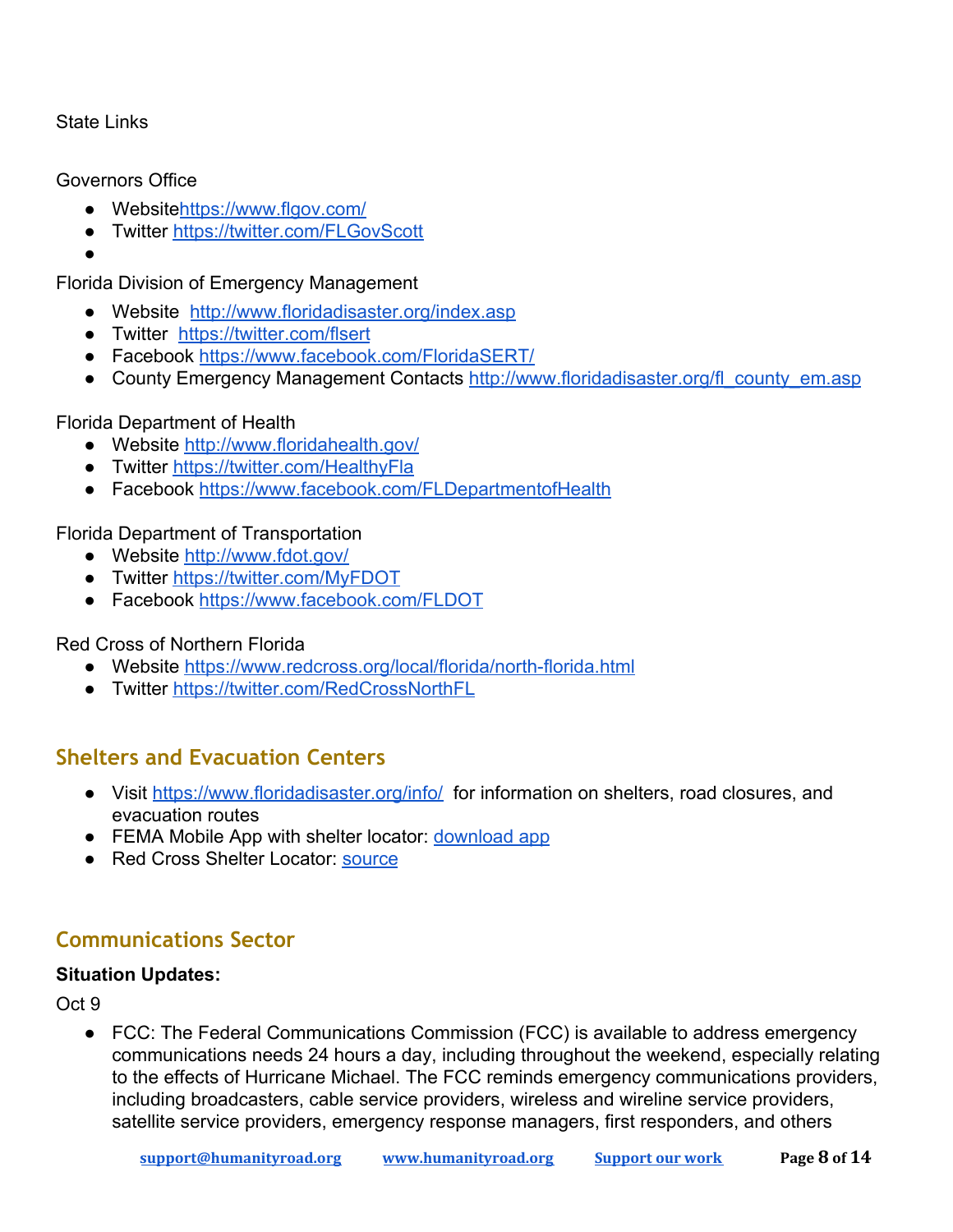needing assistance to initiate, resume, or maintain communications operations to contact the FCC Operations Center for assistance at 202-418-1122 or by e-mail at [FCCOperationCenter@fcc.gov](mailto:FCCOperationCenter@fcc.gov) [source](https://www.fcc.gov/document/fcc-assistance-hurricane-michael-emergencies-available-247)

- FCC: The FCC has requested that communications providers report network outage information. Reports are requested beginning at 10:00 a.m. on October 10, 2018, and every day after that by 10:00 a.m. until DIRS is deactivated. [source](https://www.fcc.gov/document/fcc-activates-disaster-information-reporting-hurricane-michael)
- Comcast: More than 8,000 Xfinity hotspots are being opened throughout the Panhandle, including in Tallahassee, Panama City, Dothan and the surrounding areas. **Source**

## <span id="page-8-0"></span>**Health / Medical Sector**

### **Situation Updates:**

Oct 10

- Pensacola Naval Hospital Pensacola and all Branch Clinics with the exception of Naval Branch Health Clinic Panama City will return to normal operations on Thursday, Oct. 11. Please be safe while traveling and reschedule any appointment if needed [source](https://twitter.com/NAVHOSPPCOLA/status/1050116590430248961)
- Apalachicola Due to hurricane michael, Weems Medical Center east and west will be closed tuesday, october 9, 2018 and wednesday, october 10, 2018. the clinics will reopen as soon possible, but closures will be determined on a day to day basis. [source](http://www.weemsmemorial.com/)
- Panama City Bay Medical Center Panama City Bay County, Patients and staff are safe. We are currently assessing damage to our hospital. There is significant debris surrounding our hospital. Our hospital is currently running off of generators and we have enough fuel to power our hospital for several days. [Source,](https://twitter.com/baymedicalctr/status/1050088627424903170) [source2](https://twitter.com/baymedicalctr/status/1050095695569539072)

## **Useful Links:**

- List of hospitals in Florida. [source](https://en.wikipedia.org/wiki/List_of_hospitals_in_Florida)
- Hospital Directory, Florida Hospital Association, [source](http://www.fha.org/reports-and-resources/hospital-directory.aspx)
- Emergency and Urgent Care Finder, Florida Health Finder. [source](http://www.floridahealthfinder.gov/reports-guides/urgent-care-guide.aspx)

# <span id="page-8-1"></span>**Special Needs / Vulnerable Populations**

### **Updates**

- During this state of emergency, Florida is working with neighboring states to address questions regarding licensure reciprocity to Florida licensed nurses accompanying their patients evacuating to other states. The site will be updated as clarification is available. [Source](https://ahca.myflorida.com/MCHQ/Emergency_Activities/michael_2018.shtml)
- The Kidney Community Emergency Response Coalition reported that dialysis patients in the path of Hurricane Michael who need assistance can call one of the patient emergency hotline [source](https://twitter.com/KCERprogram/statuses/1050132634620301312)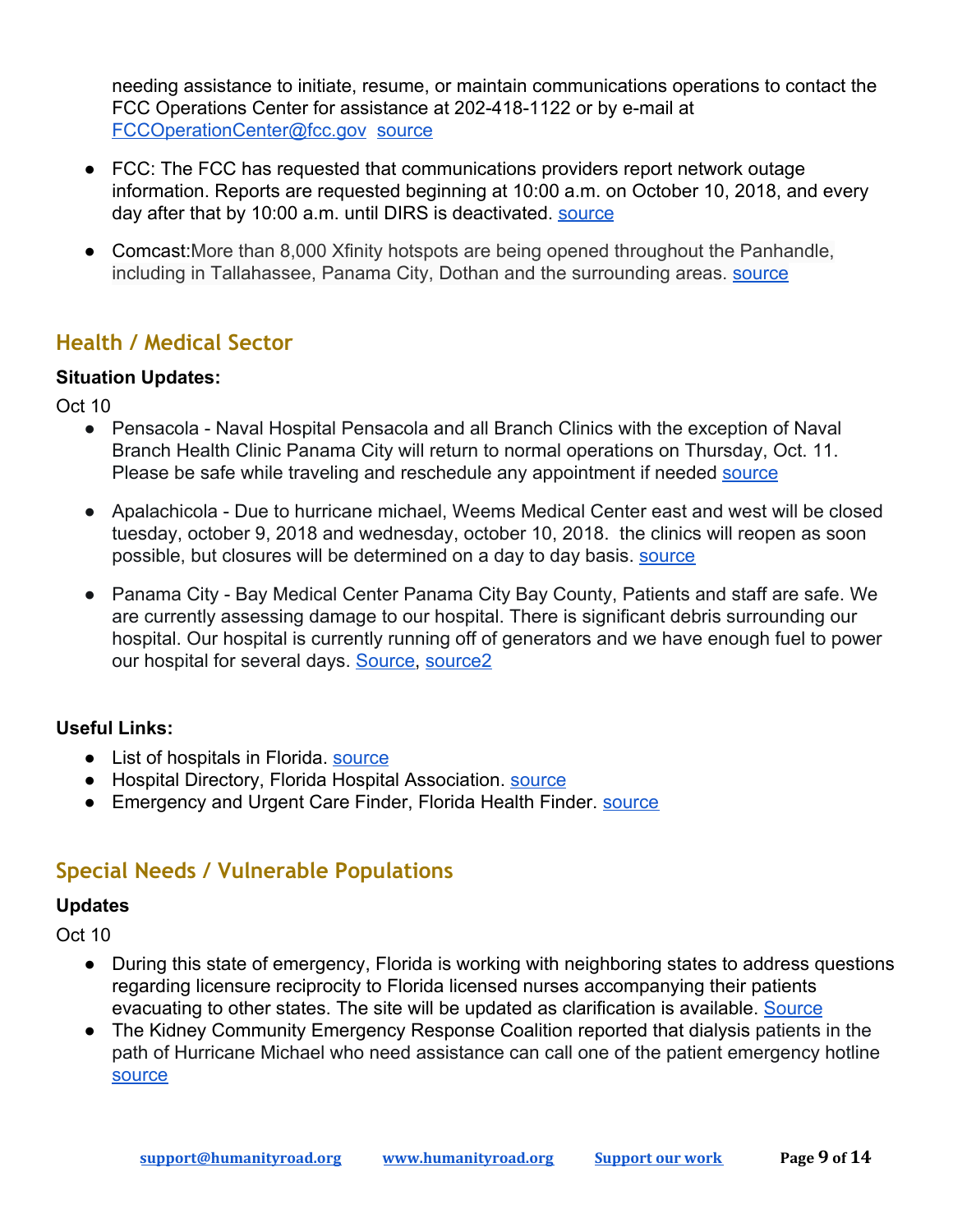### **Useful Links:**

AHCA The Agency's Consumer Information Hotline is now open 24 hours: 1-888-419-3456

Agency for Health Care Administration has posted a helpful resource for Hurricane Michael. The agency requires all licensees providing residential or inpatient services to use an approved database for reporting its emergency status, planning or operations. Notify the Agency for Health Care Administration regarding evacuations and other issues you encounter during and after the storm by using the [ESS](https://apps.ahca.myflorida.com/Ess/) system. If you have difficulty or need to reach Agency staff, please contact the licensure units for assistance as noted below. [source](https://ahca.myflorida.com/MCHQ/Emergency_Activities/michael_2018.shtml)

Assisted Living Unit

- Phone: (850) 412-4304 Email: assistedliving@ahca.myflorida.com
	- Assisted Living Facilities, Adult Day Care Centers, Adult Family Care Homes

Laboratory and In-Home Services Unit

- Phone: (850) 412-4500, Email: [LABSTAFF@ahca.myflorida.com](mailto:LABSTAFF@ahca.myflorida.com)
	- End Stage Renal Disease, Home Health Agencies

Hospital and Outpatient Services Unit

- Phone: (850) 412-4549 Email: [hospitals@ahca.myflorida.com](mailto:hospitals@ahca.myflorida.com)
	- Crisis Stabilization Units and Short Term Residential Treatment Facilities Hospitals,
	- Residential Treatment Centers for Children and Adolescents, Residential Treatment Facilities

Long-Term Care Services Unit

- Phone: (850) 412-4303, Email: [LTCStaff@ahca.myflorida.com](mailto:LTCStaff@ahca.myflorida.com)
	- Nursing Homes, Intermediate Care Facilities for the Developmentally Disabled, Homes for Special Services, Hospices (inpatient/residential only), Prescribed Pediatric Extended Care Facilities, Transitional Living Facilities

Special needs information by county:

● Website<http://www.floridadisaster.org/disability/specialneeds/>

Special Needs Registry:

● Website<https://snr.floridadisaster.org/Signin?ReturnUrl=%2fSurveys>

Florida Department of Elder Affairs:

- Website [http://elderaffairs.state.fl.us/index.php,](http://elderaffairs.state.fl.us/index.php)
- Elder helpline: 1-800-963-5337.

Agency for Persons with Disabilities: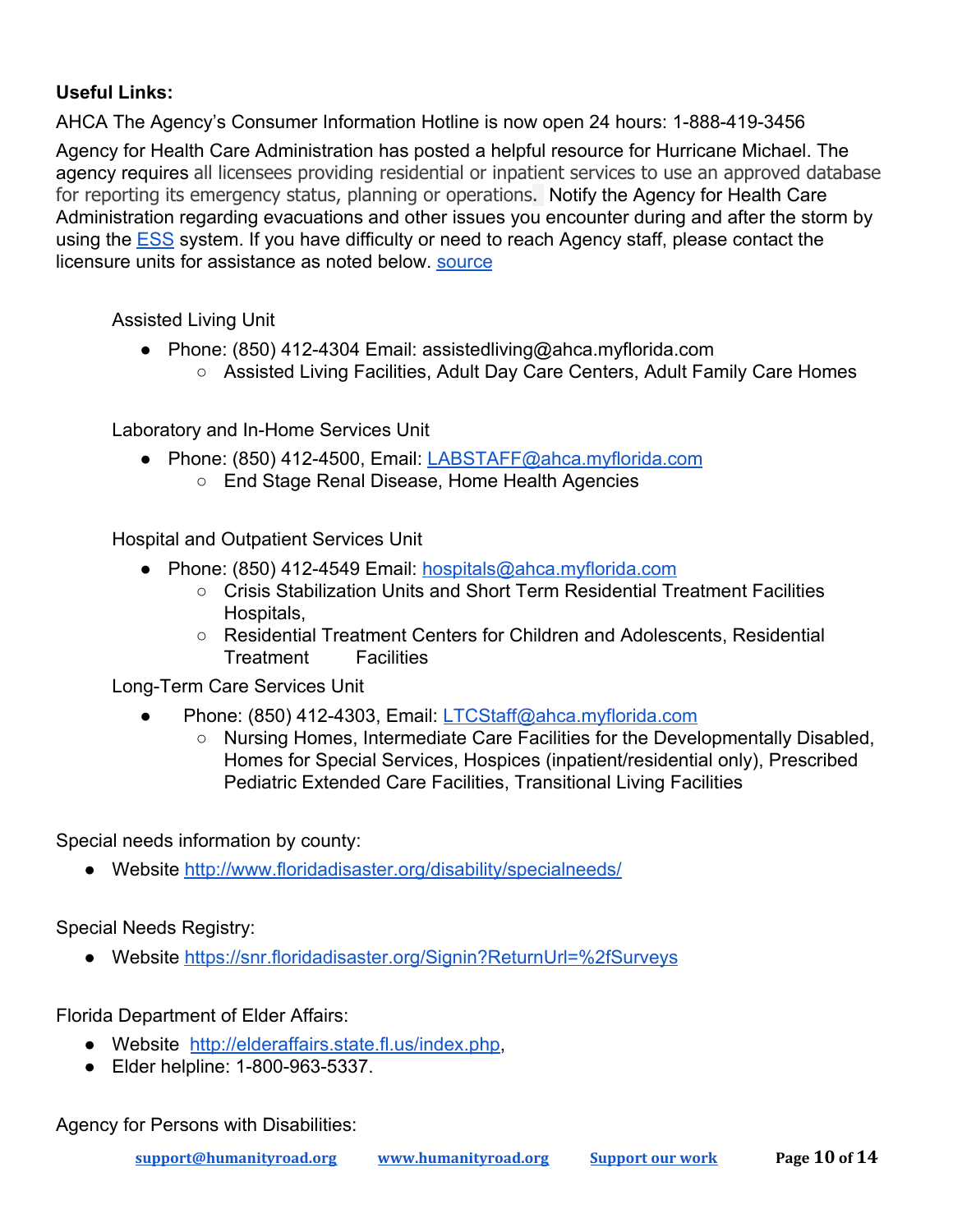- Website<http://apd.myflorida.com/>
- Twitter<https://twitter.com/floridaapd>
- Facebook<https://www.facebook.com/APDCares/>

Florida Developmental Disabilities Resources:

● Website<http://www.flddresources.org/>

Florida Agency for Healthcare Administration

- Website<http://www.fdhc.state.fl.us/>
- Twitter [https://twitter.com/AHCA\\_FL](https://twitter.com/AHCA_FL)
- Facebook<https://www.facebook.com/AHCAFlorida>

### Autism Resources in Florida

- Website<http://www.autismfl.com/>
- Facebook<https://www.facebook.com/autismflorida>

## <span id="page-10-0"></span>**Airports**

### **Situation Updates:**

Oct 10

● Airports in the Florida Panhandle area: A shutdown of all commercial air travel in the area was in effect. Tallahassee International Airport, Northwest Florida Beaches Airport in Panama City, and Destin Fort Walton Beach Airport, home of Eglin Air Force Base, and Pensacola International Airport are all closed. Most airports said that they expect to reopen Thursday morning [source](https://www.nytimes.com/2018/10/10/travel/hurricane-michael-travel-florida.html?smtyp=cur&smid=tw-nytimestravel)

### **Useful Links:**

- List of airports in Florida. [source](https://en.wikipedia.org/wiki/List_of_airports_in_Florida)
- <span id="page-10-1"></span>● Map of airports in Florida. [source](http://ourairports.com/countries/US/FL/)

## **Ports**

### **Situation Updates:**

- **•** The US Coast Guard set port condition  $\frac{\#Zull}{l}$  for northern Florida Gulf Coast ports and port condition X-ray for ports in Georgia, South Carolina, and all other terminals and facilities, in preparation for the impact of Hurricane Michael [source](https://twitter.com/portstrategy/status/1050035953530736640)
- **●** Port Pensacola Port is at condition ZULU as of 1200 today. All vessel and cargo ops secured. All emergency vessel issues should contact the USCG Sector Mobile. Port will not reopen until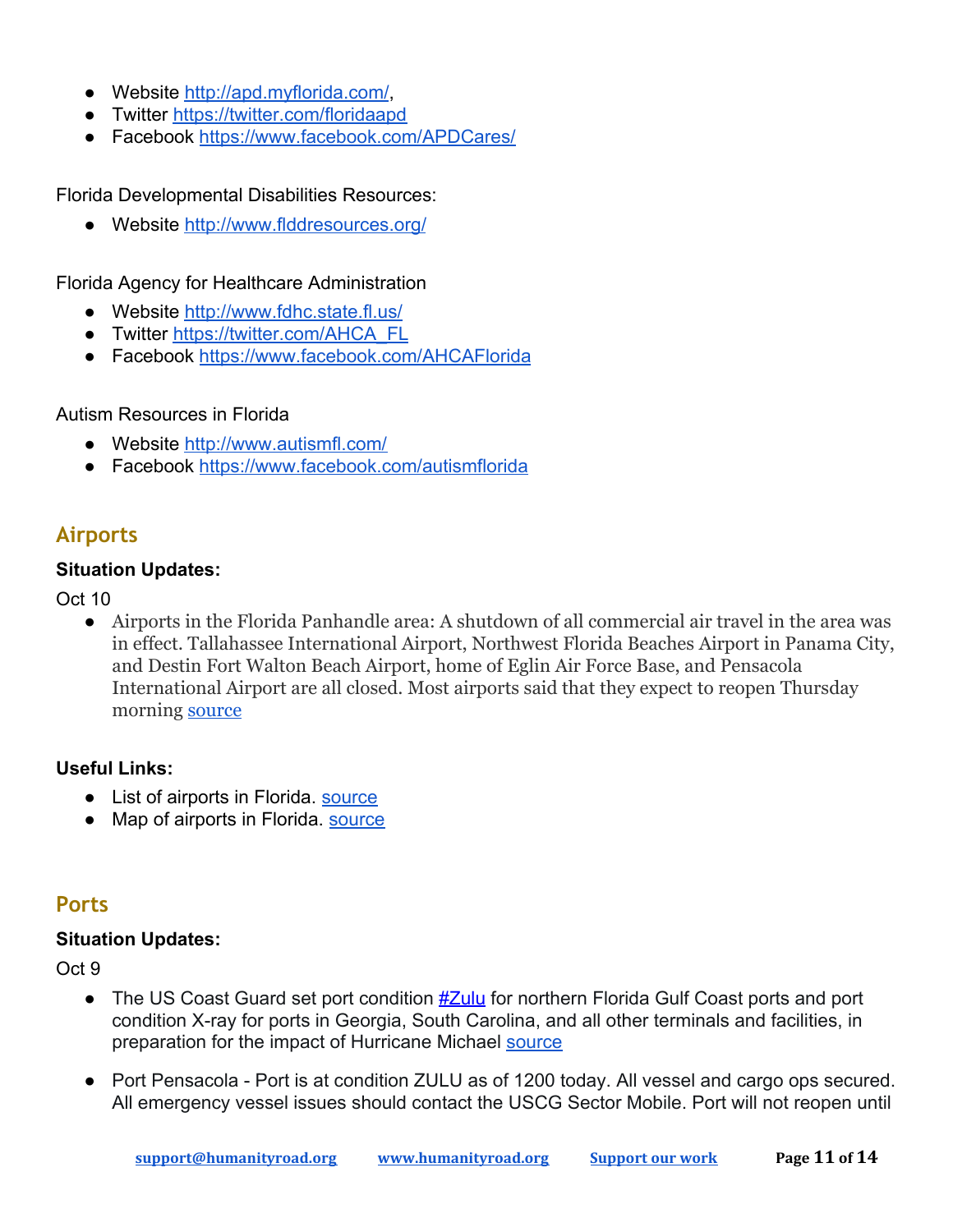channel surveyed by Corps of Eng. and Port auth to reopen. Will update as conditions change. [source](https://twitter.com/portofpensacola/status/1049777319689236480)

● Port Panama City - @Port PanamaCity closed at noon on Oct 9 and at noon today, remaining closed through Wednesday. We will continue to share updates[.source](https://twitter.com/FloridaPorts/status/1049674477632716800)

### **Useful Links:**

- [Port Canaveral](http://flaports.org/ports/port-canaveral/)
- [Port Everglades](http://flaports.org/ports/port-everglades/) @PortEverglades
- [Port of Fernandina](http://flaports.org/ports/port-of-fernandina/)
- [Port of Fort Pierce](http://flaports.org/ports/port-of-fort-pierce/)
- [JAXPORT](http://flaports.org/ports/jaxport/)
- [Port of Key West](http://flaports.org/ports/port-of-key-west/)
- [Port Manatee](http://flaports.org/ports/port-manatee/)
- [Port Miami](http://flaports.org/ports/portmiami/)
- [Port of Palm Beach](http://flaports.org/ports/port-of-palm-beach/)
- [Port Panama City](http://flaports.org/ports/port-panama-city/)
- [Port of Pensacola](http://flaports.org/ports/port-of-pensacola/)
- [Port of Port St. Joe](http://flaports.org/ports/port-of-port-st-joe/)
- [Port St. Pete](http://flaports.org/ports/port-of-st-petersburg/)
- [Port Tampa Bay](http://flaports.org/ports/port-tampa-bay/)

## <span id="page-11-0"></span>**Roads**

### **Situation Updates:**

Oct 10

● There are a number of flooded roads in Citrus and Hernando counties Wednesday afternoon. (This photo is from Ozello in Citrus County.) Here is a rundown of the closures we have so far from law enforcement agencies: goo.gl/BBLr9T [source](https://www.facebook.com/likebn9/photos/a.10150403637625192/10161015722840192/?type=3)

### **Useful Links:**

- Florida 511 (Real Time Road Conditions and Evacuation Routes):
	- app<https://fl511.com/App>
	- Website<https://fl511.com/>
	- Facebook <https://www.facebook.com/FLDOT/>
	- Twitter Statewide [https://twitter.com/FL511\\_state](https://twitter.com/FL511_state)
	- Twitter Panhandle [https://twitter.com/fl511\\_panhandl](https://twitter.com/fl511_panhandl)

## <span id="page-11-1"></span>**Power and Fuel**

### **Situation Updates:**

- 3:37pm Nearly 200,000 people are without power in the area, according to information gathered from outage maps from multiple power companies. [source](https://www.mypanhandle.com/news/hurricane-michael-power-outages-near-200-000/1513435023)
- 10:52am in Florida percent gas stations without gas [source](https://t.co/XXBOgtOFIs)
	- Mobile-Pensacola (FortWalton) 34.87%
	- Panama City 33.20%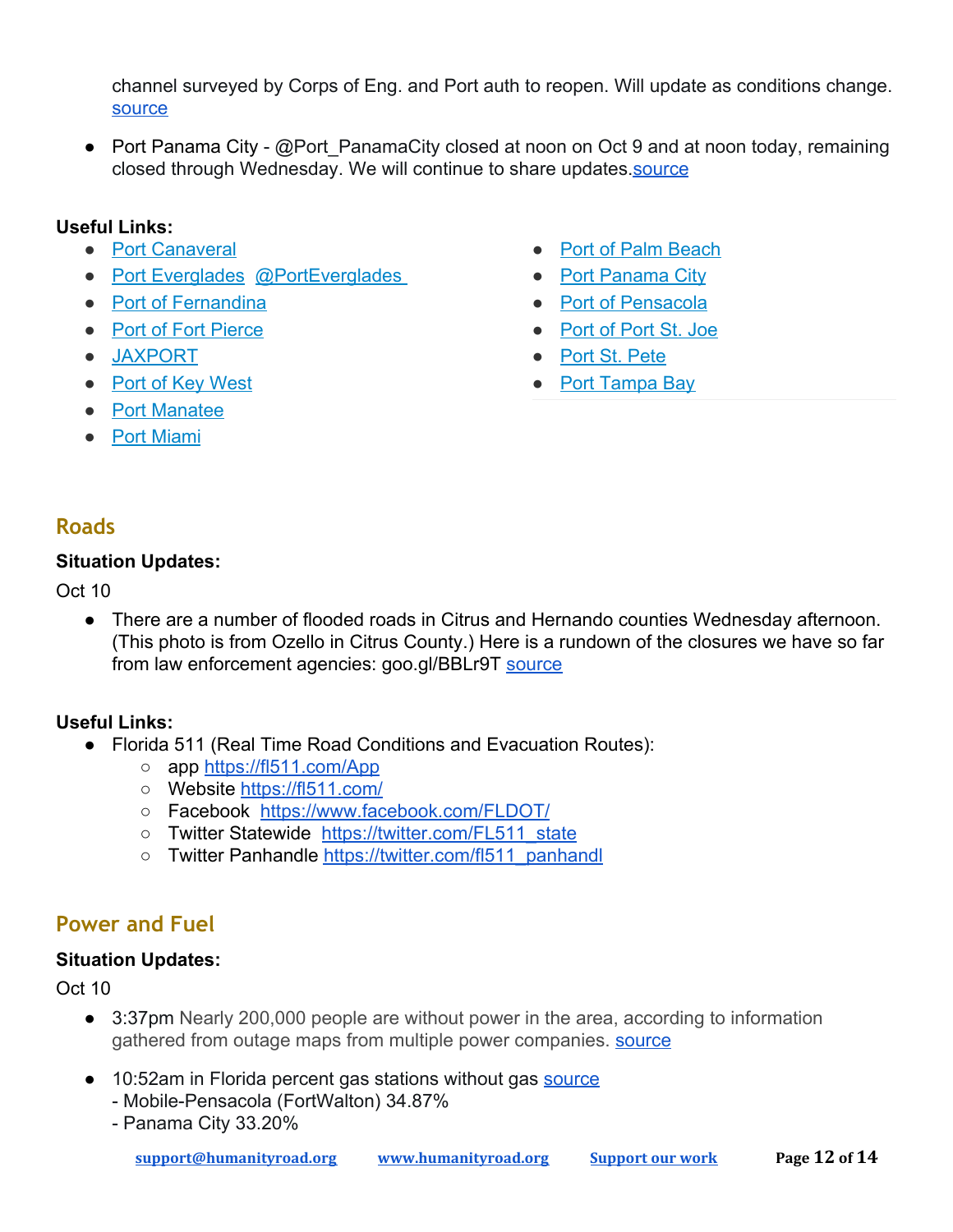- Tallahassee-Thomasville 21.99%

### **Useful Links:**

Gas Buddy (gasoline availability tracker):<http://tracker.gasbuddy.com/>

Gulf Power

- Website<https://www.gulfpower.com/>
- Outage Map <https://outagemap.gulfpower.com/external/default.html>
- Twitter<https://twitter.com/GulfPower>
- Facebook<https://www.facebook.com/GulfPowerCompany/>

### Florida Power

- Website<https://www.fpl.com/>
- Twitter<https://twitter.com/insidefpl>
- Facebook<https://www.facebook.com/fplconnect>
- Outage Map <http://www.fplmaps.com/>

Peace River Electric Cooperative, Inc

- Website<https://t.co/gd2sUpCEYI>
- Twitter<https://twitter.com/PeaceRiverEC>
- Facebook [https://www.facebook.com/Peace-River-Electric-Cooperative-Inc-105026879013](https://www.facebook.com/Peace-River-Electric-Cooperative-Inc-105026879013/?hc_ref=ARQqN0B2tfFSF_YM0SOKdV6KRNf45vDH8wTVO7cokfOIgU0nWnr6_-0TwQdEa7r7qqo&fref=nf&__xts__[0]=68.ARANgW-ilj_WsFKfAkKAsqZvHuEiBzHRQNxmzPxSmrZuWwI3skkOi7NBSlZO-oRJAdtiwdQI-FXwSvO9bWoedulzdEpgrTGFreHeqwu28iJo6gql8jDt44jzAx-MfT_rhJ-M_ql0ahscd1hSOBYIxwzPQSKVDAzgNpJ7K-Ua0KrBlFWrOX0lRfs&__tn__=kC-R)

### Duke Energy

- Website<https://www.dukeenergyupdates.com/>
- Twitter<https://twitter.com/DukeEnergy>
- Facebook<https://www.facebook.com/DukeEnergy>
- Outage Map <https://www.duke-energy.com/outages/current-outages>

## <span id="page-12-0"></span>**Animals in Disaster**

### **Situation Updates:**

Oct 9

- Citrus County Lecanto School Pet Shelter [source](https://www.facebook.com/akcreunite/photos/a.130513006976775/2298305443530843/?type=3&eid=ARB_M46wdI07KFJ-h4nGGqEKePVsNXmdEcMmwdXKLA-C8z8JprKXyzmQcwPEYgY0PnUjWjHhsWDftGcj&__xts__%5B0%5D=68.ARCTS9i4RNmLMl8TWfcl6mZbYCkGi104SykuTfMgywJCxtbq5paPT-fFpISDE95JPfobauVRRADp5j2B3AmuijgD5aqQyvYy1cMK32H4XeRYkCsAQYqXt0G19_2Y7VQ6GNCv6I6yfDUj0WNyNXO_IgKjTYPgpW0AO94xRp5Z3Nnh1lsVnnDS-Q&__tn__=EEHH-R)
- Red Rover has launched a helpful re[source](https://redrover.org/news/hurricanemichael/) directory source

### **Useful Links:**

- Red Rover Hurricane Michael Hurricane Resources of Pet Owners
	- Website <https://redrover.org/news/hurricanemichael/>
	- o Twitter<https://twitter.com/RedRoverOrg>